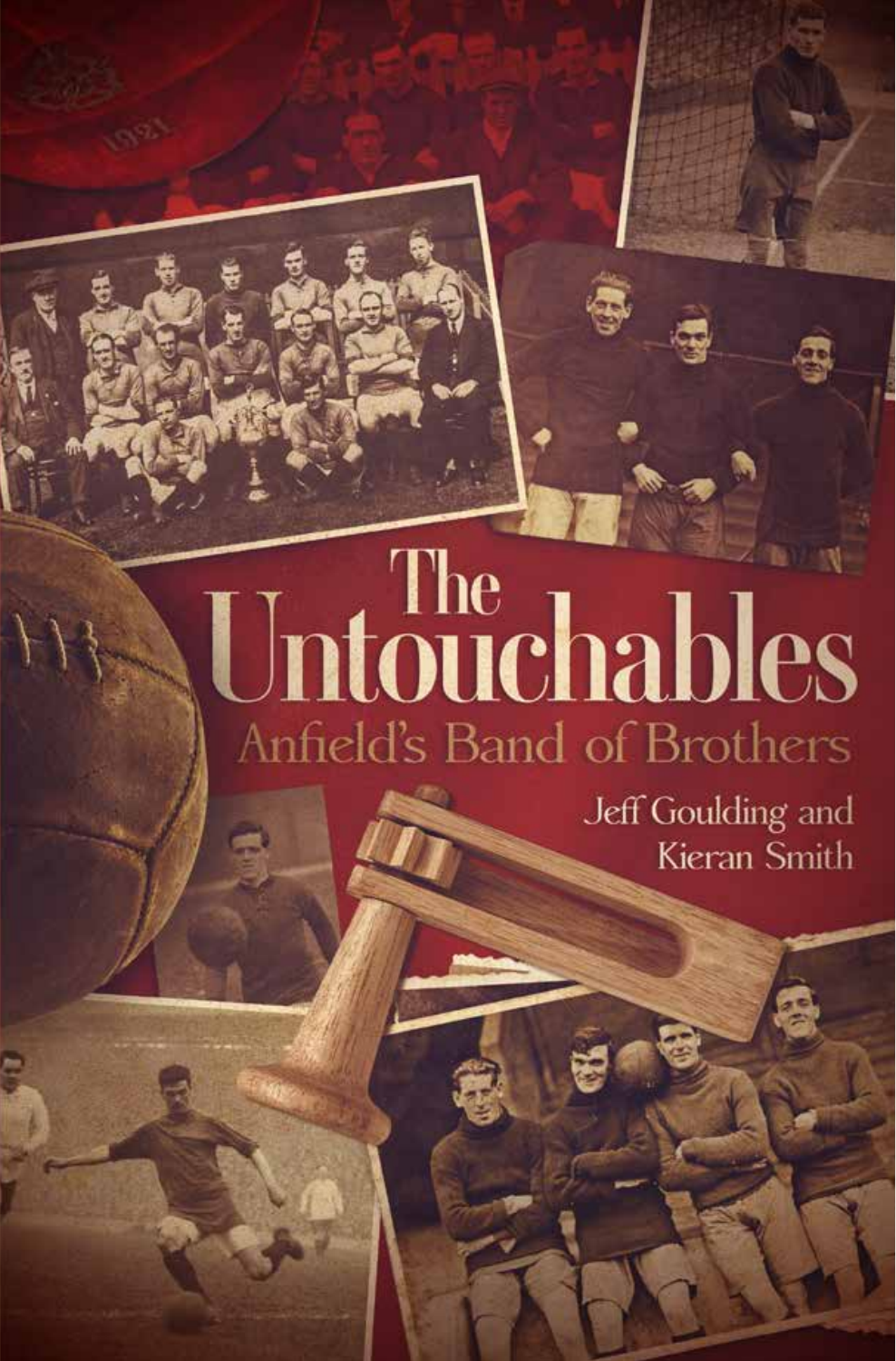## Untouchables Anfield's Band of Brothers

Jeff Gouding & Kieran Smith

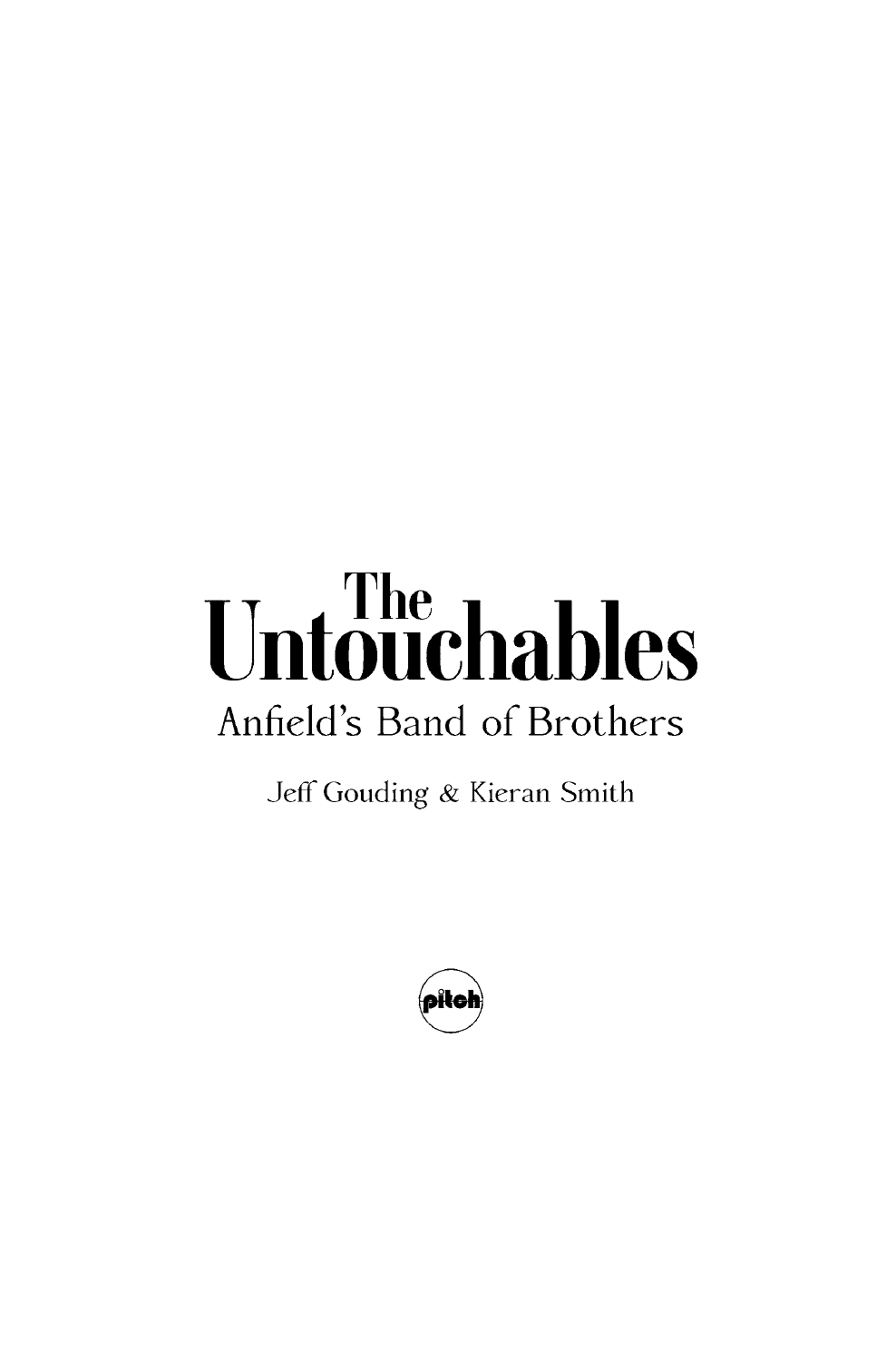#### **Contents**

| Preface and Acknowledgements 9                                                 |     |
|--------------------------------------------------------------------------------|-----|
|                                                                                |     |
| Part 1: Origin Story: Three Boys, Their Club and Their City                    |     |
| 1. Football and the City $\ldots \ldots \ldots \ldots \ldots \ldots \ldots 21$ |     |
| 2. Walter Wadsworth, the Champions and 'Owd Tom' 36                            |     |
| 3. Catastrophe and Revolt on the Mersey as Walter and                          |     |
|                                                                                |     |
| Part 2: The Untouchables at War                                                |     |
| 4. Private Tom Bromilow: from Flanders Fields to Anfield 67                    |     |
| 5. Wounded on the Western Front: Private Danny                                 |     |
| Shone's Battle for Survival 80                                                 |     |
|                                                                                |     |
| Tales of Gallantry and Redemption 102<br>7.                                    |     |
| Part 3: The Untouchables Assemble                                              |     |
| 8. War Is Over but a New Foe Stalks the Land as Football                       |     |
|                                                                                |     |
| David Ashworth, His Captain, and the 1920s Boot Room 133<br>9.                 |     |
| The Gentlemen of the Board153<br>10.                                           |     |
| Creating the Band of Brothers 160<br>11.                                       |     |
| Part 4: Liverpool FC 1921/22: All Hail the Champions                           |     |
| 12. Champions Again, at Last! 175                                              |     |
| Celebrations and Speeches 196<br>13.                                           |     |
| Defence of the Crown 208<br>14.                                                |     |
| Matt McQueen to the Rescue as Ashworth Departs 221<br>15.                      |     |
| Glory and Adulation as Hero Tom Marries His Sweetheart.<br>16.                 | 234 |
| Part 5: All Good Things                                                        |     |
| 17. Whatever Happened to the Untouchables? 241                                 |     |
| Farewell to 'Waddy,' Tom and Danny 262<br>18.                                  |     |
| A Legacy Worthy of Kings 273<br>19.                                            |     |
|                                                                                |     |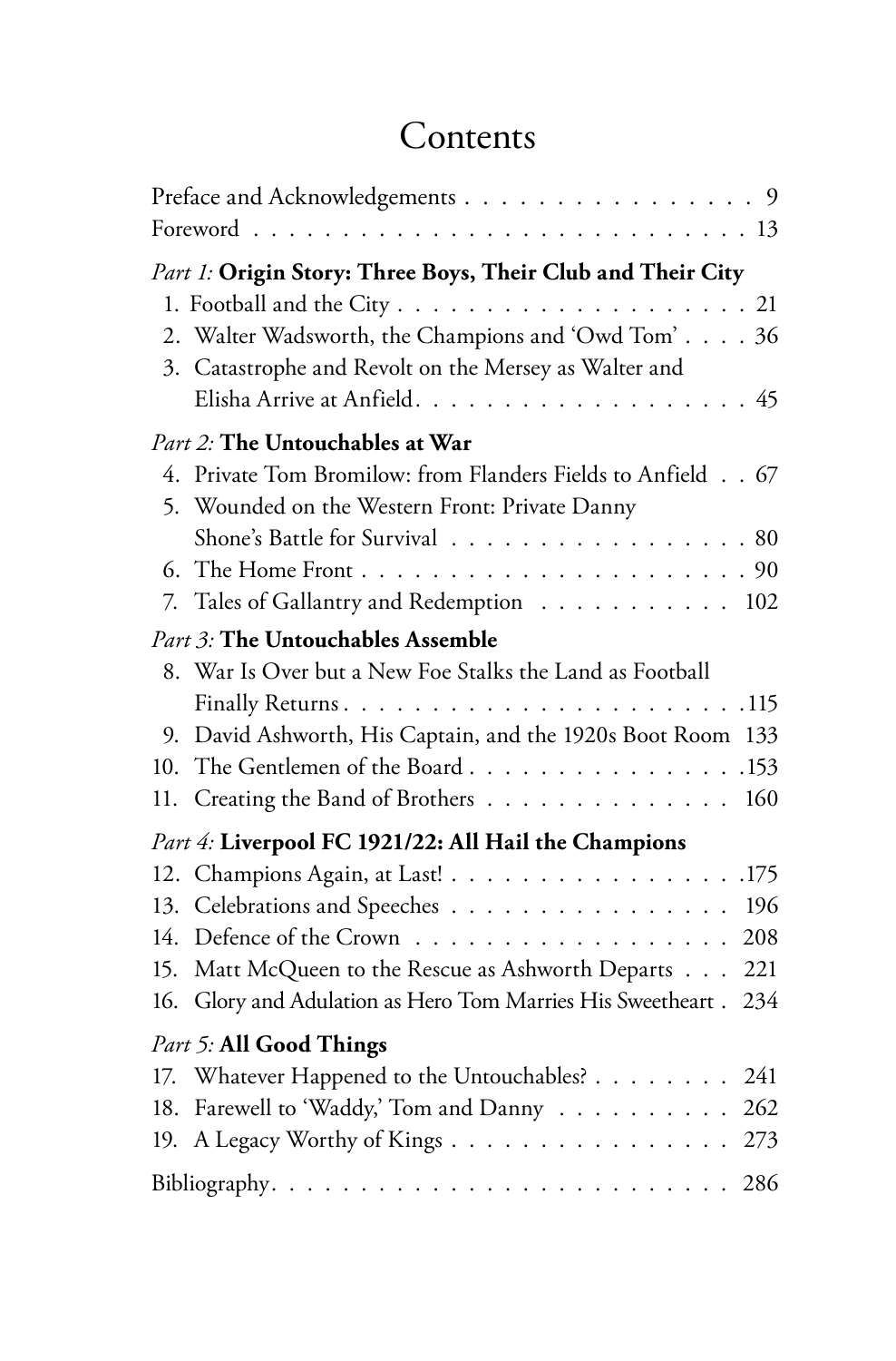Part One

### Origin Story: Three Boys, Their Club and Their City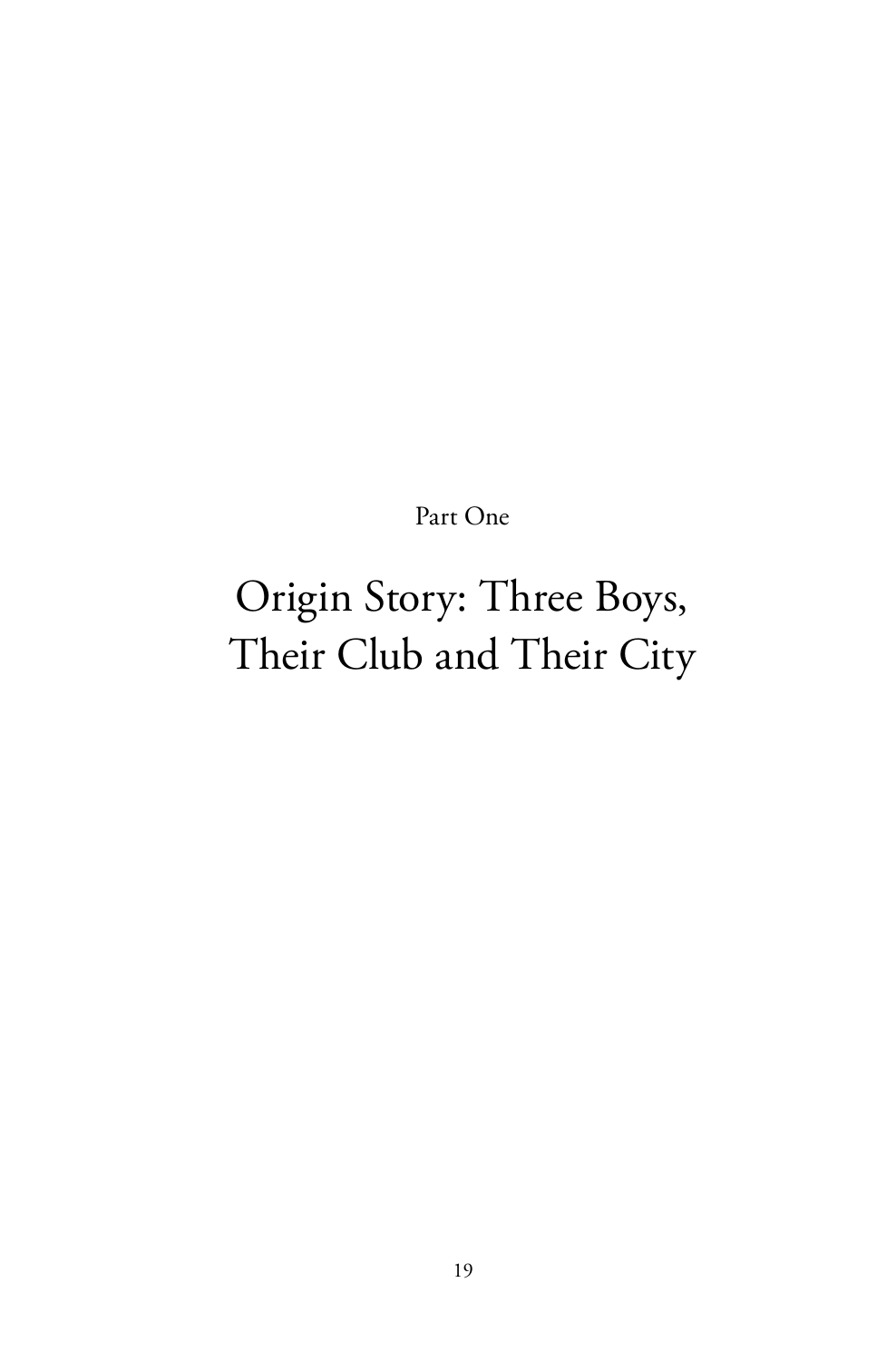Football and the City

1

THIS IS the story of three working-class lads – Walter Wadsworth, Tom Bromilow and Danny Shone – born in 19th-century Liverpool near the dawn of a new millennium and who would grow up to conquer English football. Remarkably their birth and coming of age stories ran in tandem with the club they came to serve with such distinction.

They lived in a city that had come to dominate world trade, making great strides in public health and the arts, but which was also a place of staggering contrasts. A time traveller visiting Liverpool during this period would marvel at the immense wealth and Victorian splendour of the city centre and port, while being staggered by the unrelenting poverty and disease of its court housing.

Liverpool, a hotbed of political struggle and rising trade union activity, was also at the centre of resistance to Britain's colonial rule in Ireland. With such a large population of Irish immigrants of both republican and unionist traditions living in close quarters, tensions would often boil over, and the city's leaders were frequently on alert for weapons and explosives, which were smuggled into its port from activists in the United States.

Against that backdrop, the emergence of a sport that would later become synonymous with the people who inhabit the banks of the Mersey seems a trivial affair. However, as we will see, the game would have the power to lift the citizens of the city from their day-to-day struggles and elevate them and their teams on to the national stage.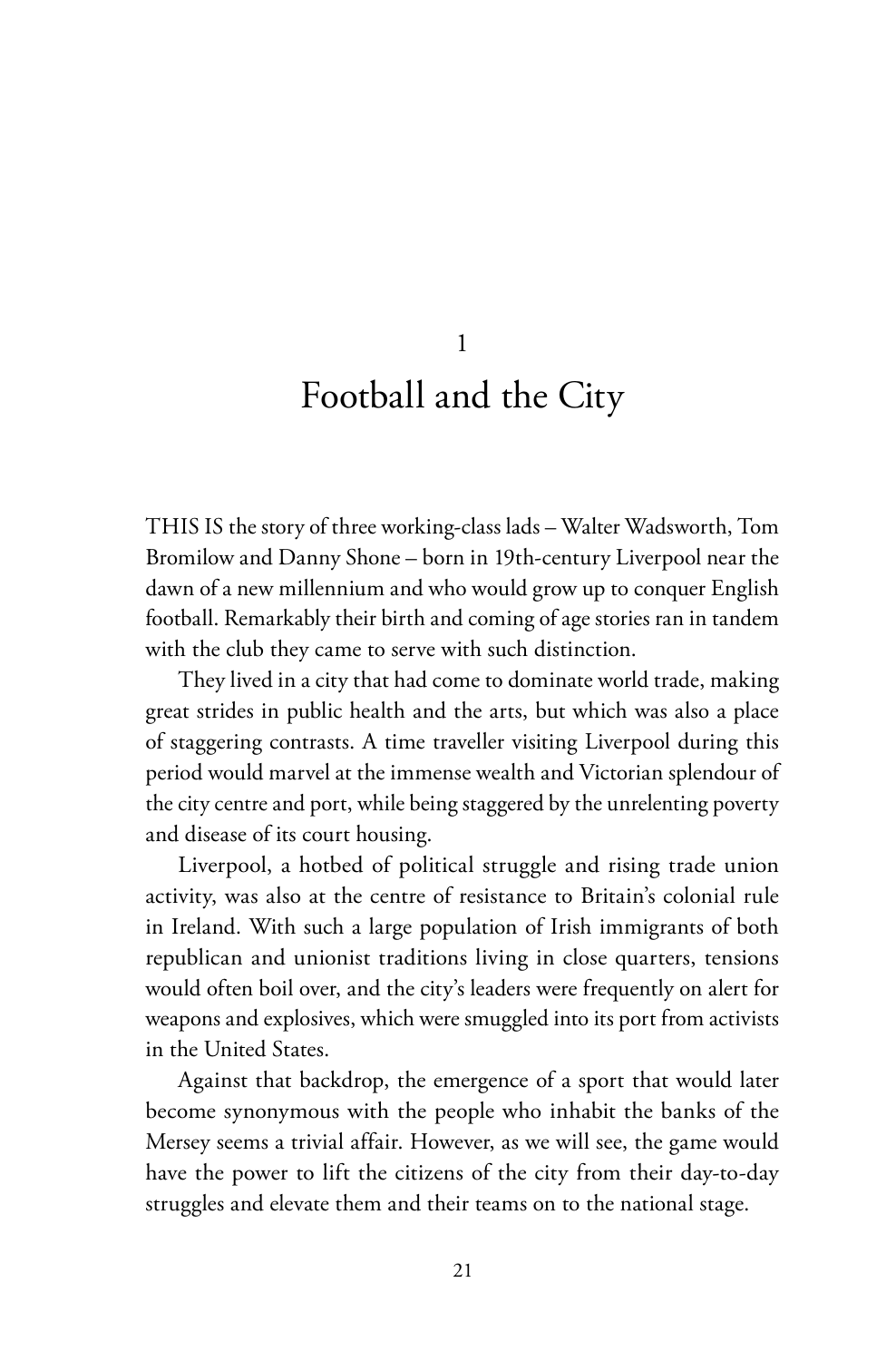Walter was born in 1890, Tom arrived in 1894 and Danny in 1899. And, while football was certainly not the game we enjoy today, it was at least played under a unified code of rules. Its development into what is now the nation's favourite sport was a rocky one – at least initially – and those rules and codes took time to settle down. Indeed, even the idea that the working classes should be involved at all had initially been a controversial one in the early days of the Football Association.

Our trio were born within a couple of miles of each other: Walter in Bootle, Tom in Kirkdale and Danny in the Edge Hill area. They each grew up in Liverpool's densely populated urban sprawl. The city had already enjoyed a century of unparalleled growth that saw the creation of a stock exchange located in an area behind the Town Hall, and the population would rise almost eight-fold from around 85,000 in 1791 to around 662,000 by the advent of the 20th century. It would continue to expand in the early years of the new millennium also.

A search through the photographic archives reveals yet more evidence of the contrasting fortunes of the city's people. Gaze upon the postcards of scenes from Lime Street, Bold Street and the area around Water Street, and we see elegantly clad ladies with parasols in hand and voluminous hats atop their heads. They often have children in tow who are equally well dressed. Gentlemen in suits, with pocket watches attached to their waistcoats and all manner of headgear on their heads, can be seen frozen in motion, perhaps scurrying to meetings or heading for boats moored at the waterfront, while others appear still, pipes of tobacco in hand, watching the world go by.

Then there are the grim portraits of squalor and want, with shoeless children roaming the cobbled streets in front of court housing, which was no more than a collection of hovels crammed into alleyways in the poorer districts of Liverpool. You see their mothers' gaunt expressions staring into the lens. Those images don't convey the smells or feel the hunger their bellies must have felt, but they do reveal that not everybody shared in the prosperity the city's port and their toil generated.

Rare film footage can be found. Two Blackburn-based film makers, Mitchell and Kenyon, regularly set up their cameras in Liverpool, filming its people at work or at the match. Their subjects would attend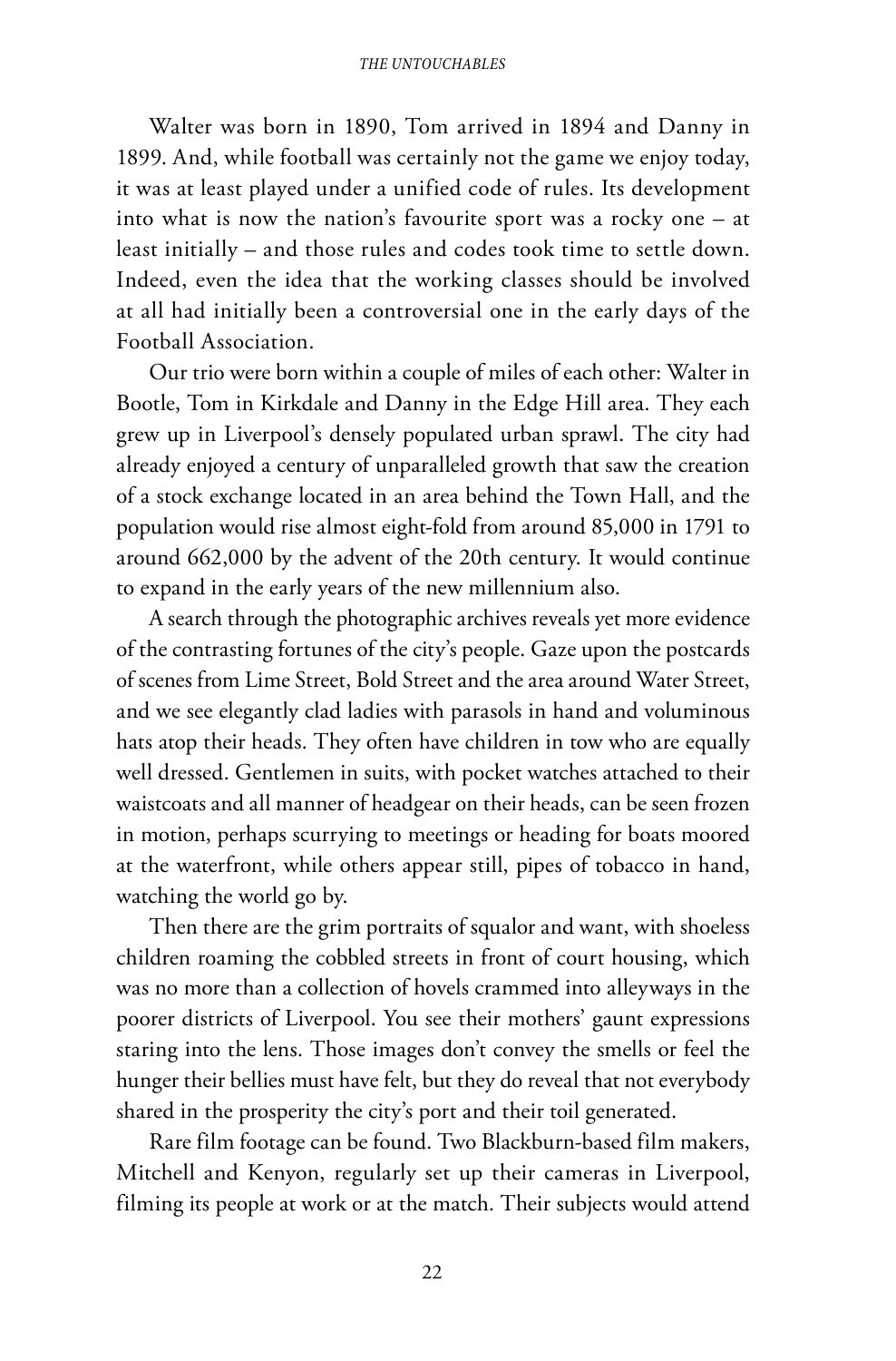screenings at the city's St George's Hall, hopeful of seeing themselves on the screen. Some of these movies survive, and they reveal images of dockers clocking off from work. We see men and boys on the Kop. All of them are in their best clothes, and it seems that Kopites at the turn of the century would never be seen without a hat to cover their heads. Strikingly there are no scarves or rosettes either; such things would be reserved for cup competition.

In one film, as the camera pans along the crowd at Anfield, we see that the children are the forefront, eager to get their faces captured. Their cheeky grins are instantly recognisable, and you can imagine their journeys to the ground. Perhaps they paid to get in; perhaps they used their ingenuity to good effect and were enjoying the occasion for free. Then we notice one kid, a mischievous glint in his eye as he holds out his right hand to the filmographer and produces a gesture that seems to imitate masturbation. Though the film is grainy and monochrome, and this child is of another age, his irreverence would be right at home at any football ground in the 21st century.

An examination of contemporaneous speeches and the memoirs of notable figures from the period create a picture of a city in the throes of 100 years of continuous expansion, from a tiny hamlet on the banks of the Mersey to a port of global significance dubbed 'second city of the Empire'.

In 1791, Thomas Erskine, the 1st Baron Erskine, wrote, 'That immense City which stands like another Venice upon the water … where there are riches overflowing and everything which can delight a man who wishes to see the prosperity of a great community and a great empire … This quondam village, now fit to be the proud capital of any empire in the world, has started up like an enchanted palace even in the memory of living men.'

Yet even this remarkable vision of 18th-century Liverpool would soon be surpassed. Soon, some 40 per cent of the world's trade would pass through the city's port, leading to a growth in its network of docks and flooding it with people from all over Europe and across the globe. Trade in cotton, sugar, tobacco and shamefully slaves from Africa fuelled the explosion in wealth and funded the expansion of the city and the growth of its great works of architecture.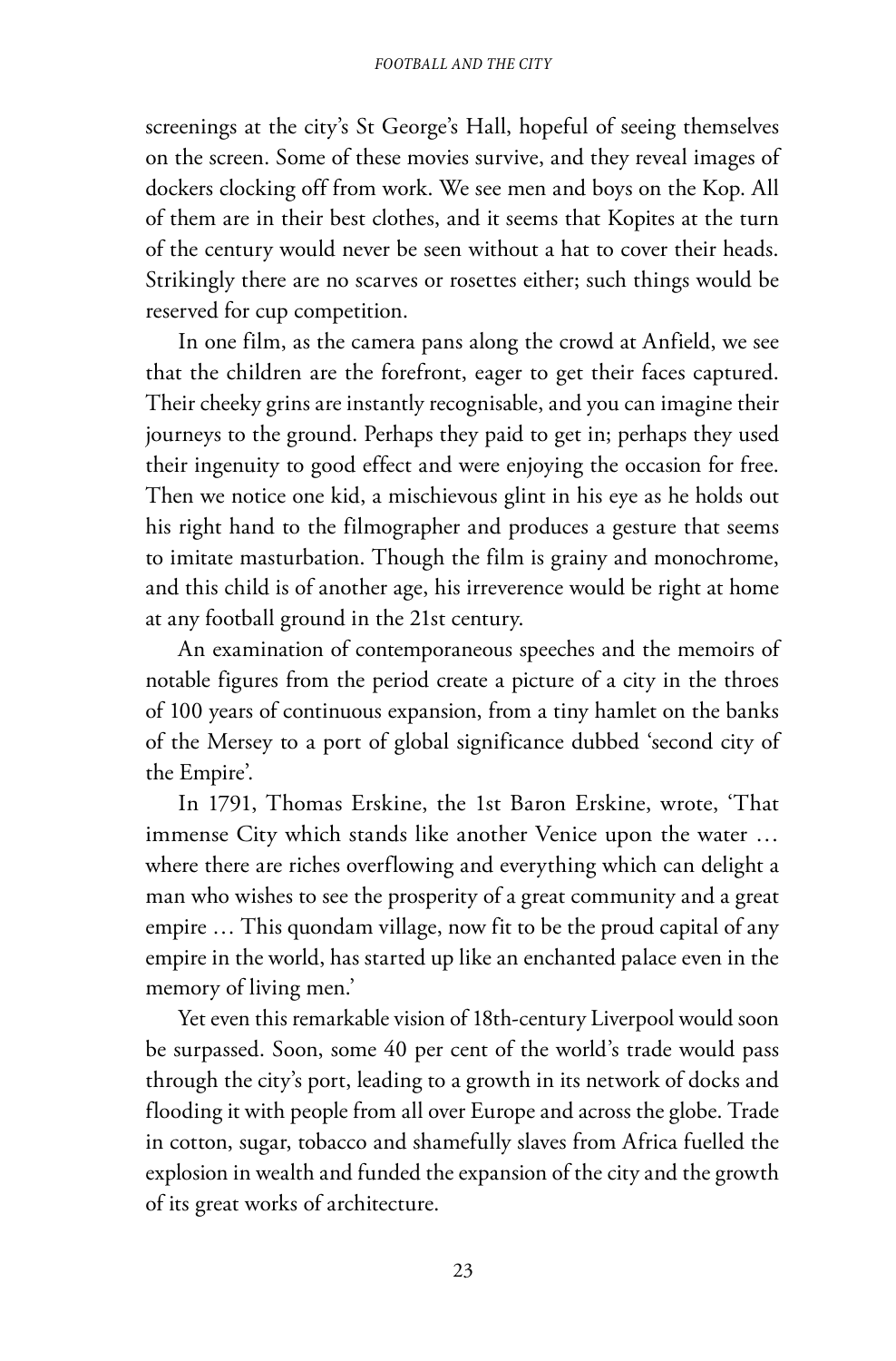#### *The Untouchables*

In 1846, shortly after the onset of the great famine in Ireland, which saw some half a million Irish people pass through the city, many of them settling in the Scotland Road area, Prince Albert – who had been invited to the city to open its magnificent Albert Dock – would address Liverpool dignitaries assembled at a huge banquet in the Town Hall, telling them, 'I have heard of the greatness of Liverpool, but the reality far surpasses my expectation.'

And, by 1886, an article published in the *Illustrated London News*, dated 15 May 1886, proclaimed, 'Liverpool … has become a wonder of the world. It is the New York of Europe, a world city rather than merely British provincial.'

However, such expansion would impact on the fabric of the place and on the lives of both the rich and the poor, though for very different reasons. Consider this statement from a book entitled *Reminiscences of a Liverpool Ship Owner*, a collection of essays written by William B. Forwood between 1870 and 1917: 'Speed is the criterion aimed at, calling for constant and strenuous work.'

Forwood goes on to mourn the loss of his leisurely strolls down to the waterfront, where he would survey his ships and the sailors at work, before returning to his office to ruminate about the great issues of the day. The author had lived through the demise of the sailing ships that once filled the Mersey until 1860, when they began a steady decline only to be replaced by the great steamships. They must have been a magnificent sight on the Mersey, at least far more romantic than their iron and steel counterparts.

Modernisation of course meant an increase in trade as transatlantic journey time was cut and capacity to transport goods from across the globe increased. Soon the city's ship owners and council leaders would see their coffers swell but work on the docks would become grim and brutal, particularly for stevedores and porters, with some suggesting that few men could endure it for more than five years.

Another curse of work on the docks was its virtually unregulated nature, with shipping companies concerned primarily with profit. The safety of the men who stood in line, hoping to be picked for a day's labour, was of little interest. Work was often long and arduous and hazardous in the dark warehouses and on the dockside. Accidents and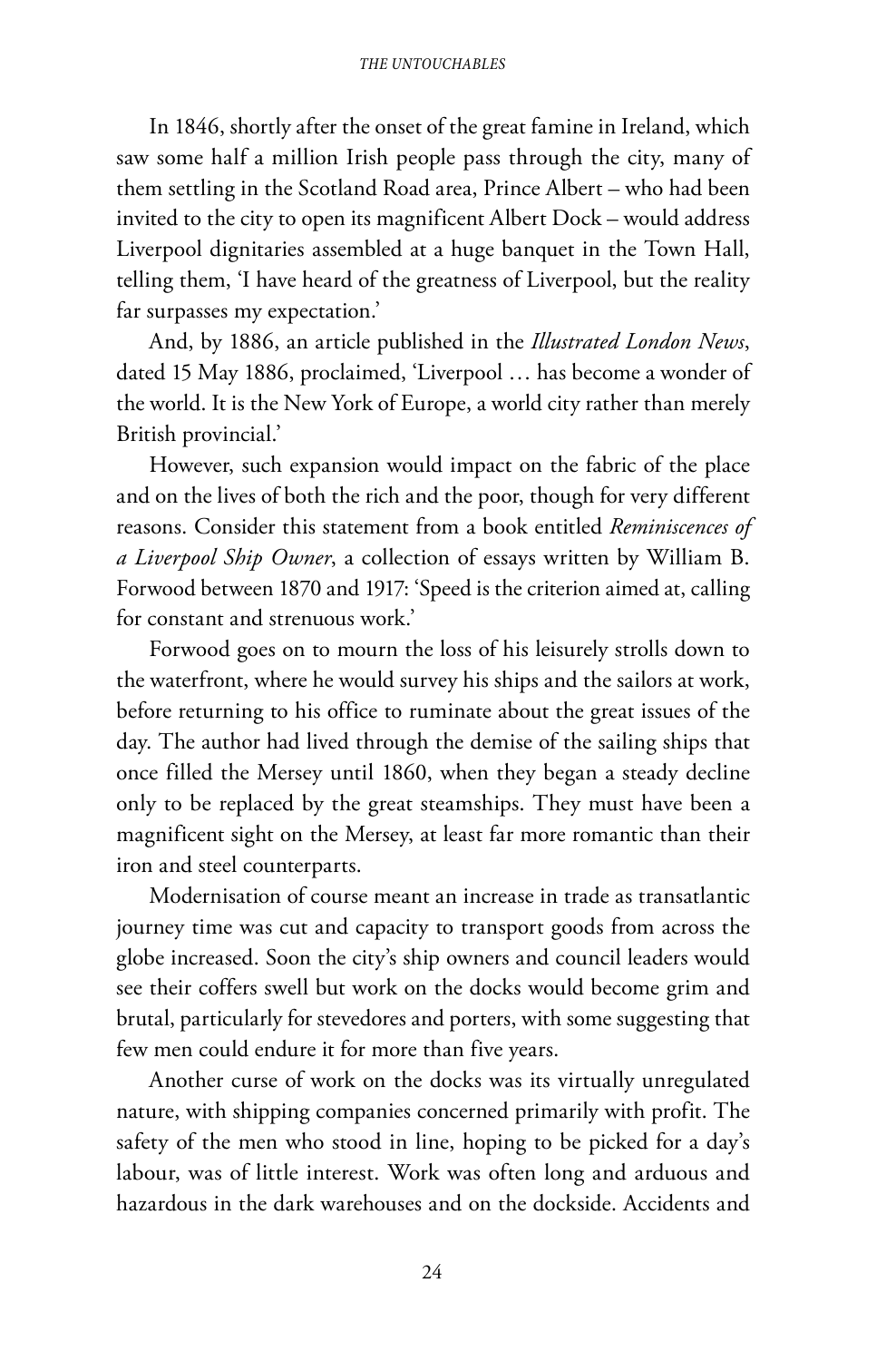even fatalities were commonplace. However, increasing industrial action over working conditions and casualisation, coupled with the activities of prominent reformers such as William and Eleanor Rathbone, meant that by the time Walter Wadsworth had found a position on the docks, work would have been less precarious and better rewarded than in the latter years of the 19th century.

The lives of Walter, Tom Bromilow – who would briefly become a shipping clerk – and the parents of Danny Shone, who owned a corner grocery store in the Edge Hill area, were shaped by the ebb and flow of business at the port. Though not employed on the waterfront, the Shones, and their customers, would benefit from the increasing availability of goods shipped from across the world.

Life for many in the city had for many years been tough. Liverpool, granted city status in 1880, had been home to diseases such as typhus and cholera, with the latter having led to riots in the 1830s. The seemingly continual presence of disease in its centre would push many wealthy merchants out to suburbs, like Anfield. It would also mean that Liverpool became a focus for medicine and advances in public health, with the city employing the country's first medical officer of health, Dr William Henry Duncan.

Duncan's work promoting the link between poverty and the spread of disease throughout the 1830s, led to the Liverpool Sanitary Act in 1846. The Act was sponsored by Liverpool's local government and led to improvements in the health of the city's population.

Additionally, Liverpool's growing wealth led to works of great architecture which continue to inspire and surprise visitors today. The city's leaders and business community were ambitious, clearly seeing theirs as a world city on a par with London, Paris and New York.

To the Victorians, the second half of the 19th century was marked by the relentless march of progress. They were proud of what they saw as their benevolence towards the poorer sections of society, pointing to improvements in the living conditions of ordinary citizens during the period.

Such observations are inevitably subjective and must be judged in the context of the era. Here we return to the prolific writings of Forwood, this time drawing upon his *Recollections of a Busy Life*, written between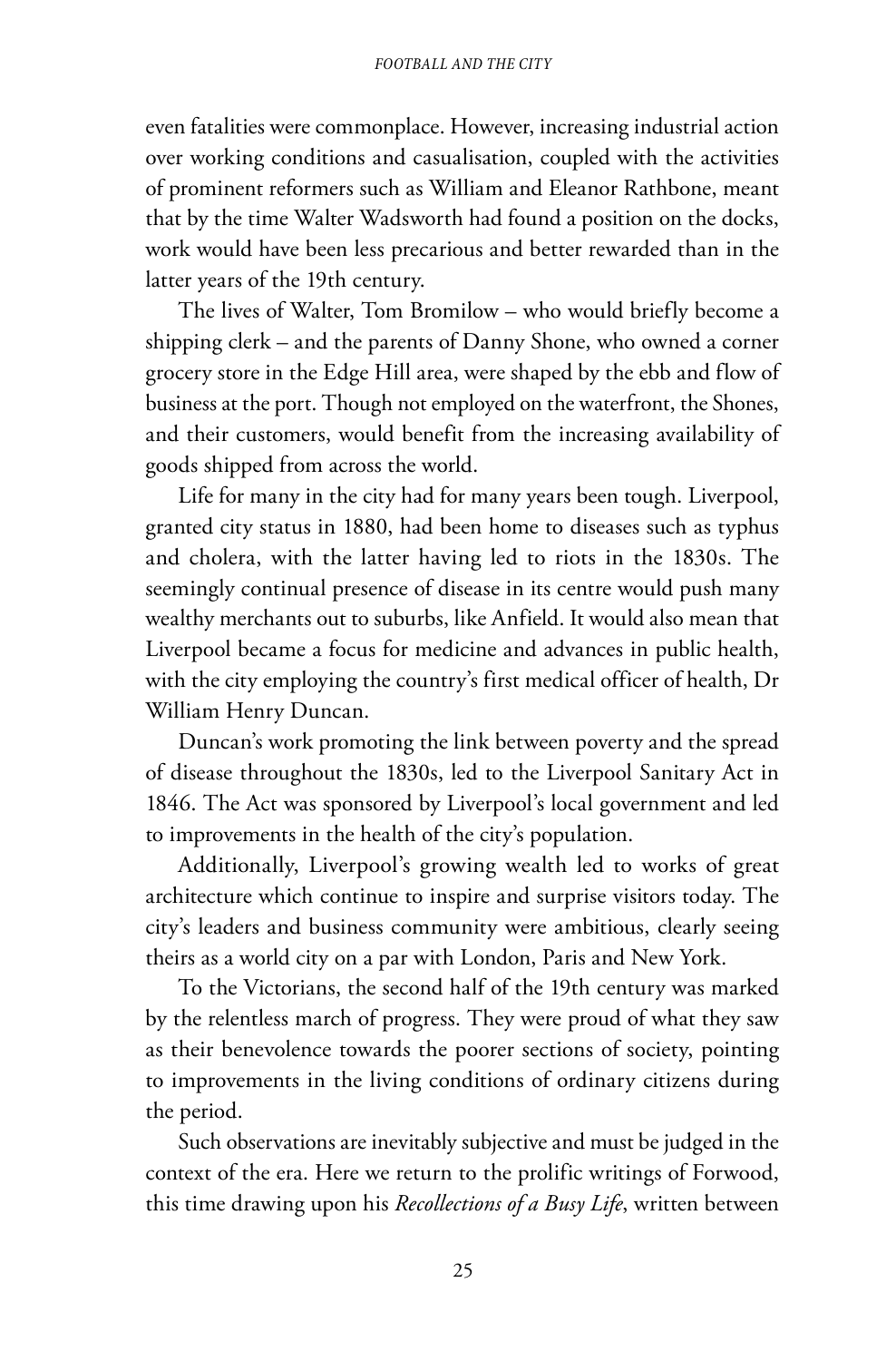1860 and 1910. In it, he points to the paving of streets, great sewer works, the building of libraries and parks, washhouses and public baths and workmen's cottages, as well as the closure of 25 per cent of the city's pubs, an act designed to curb 'the curse of drink', as evidence that the lives of its citizens were getting better.

Consumption of alcohol was a subject of great concern in Victorian Britain. And as we will see, their attempts to control and reduce its consumption in the latter half of the 19th century, driven by the growing temperance movement, would play a key role in the formation of Liverpool Football Club.

Forwood, who also served as mayor of Liverpool twice, could call upon the words of Professor Ramsay Muir, who in his *A History of Liverpool*, published in 1907, asserts, 'Thus, on all sides, and in many further modes the city government has, during the last 30 years especially, undertaken a responsibility for the health and happiness of its citizens.'

It is undeniably true that the lives of working people in Liverpool at the turn of the century saw some improvements, especially when judged against what went before. However, it is also clear that many workers felt that the immense wealth that their labours produced was not being shared equally. The prevalence of campaigns, strikes and other protests is evidence of this. Demands for reductions in the working week, aid for the unemployed, an end to casual labour and improvements in pay, were common features of labour relations and influenced political thinking greatly.

Indeed, the National Union of Dock Labourers in Great Britain and Ireland, which was formed in 1889, was so popular that by 1890 it had 34 branches in the city and would move its headquarters to Liverpool.

In 1890 stevedores and dockers in London and Liverpool struck for pay and better working conditions, with historians describing their struggle as having 'all the hallmarks of a labour war'.

The simmering tensions among the Liverpool working class and their employers, particularly on the waterfront and in the transport industry, would continue to boil over throughout the early decades of the 20th century, leading to improvements in working conditions and pay which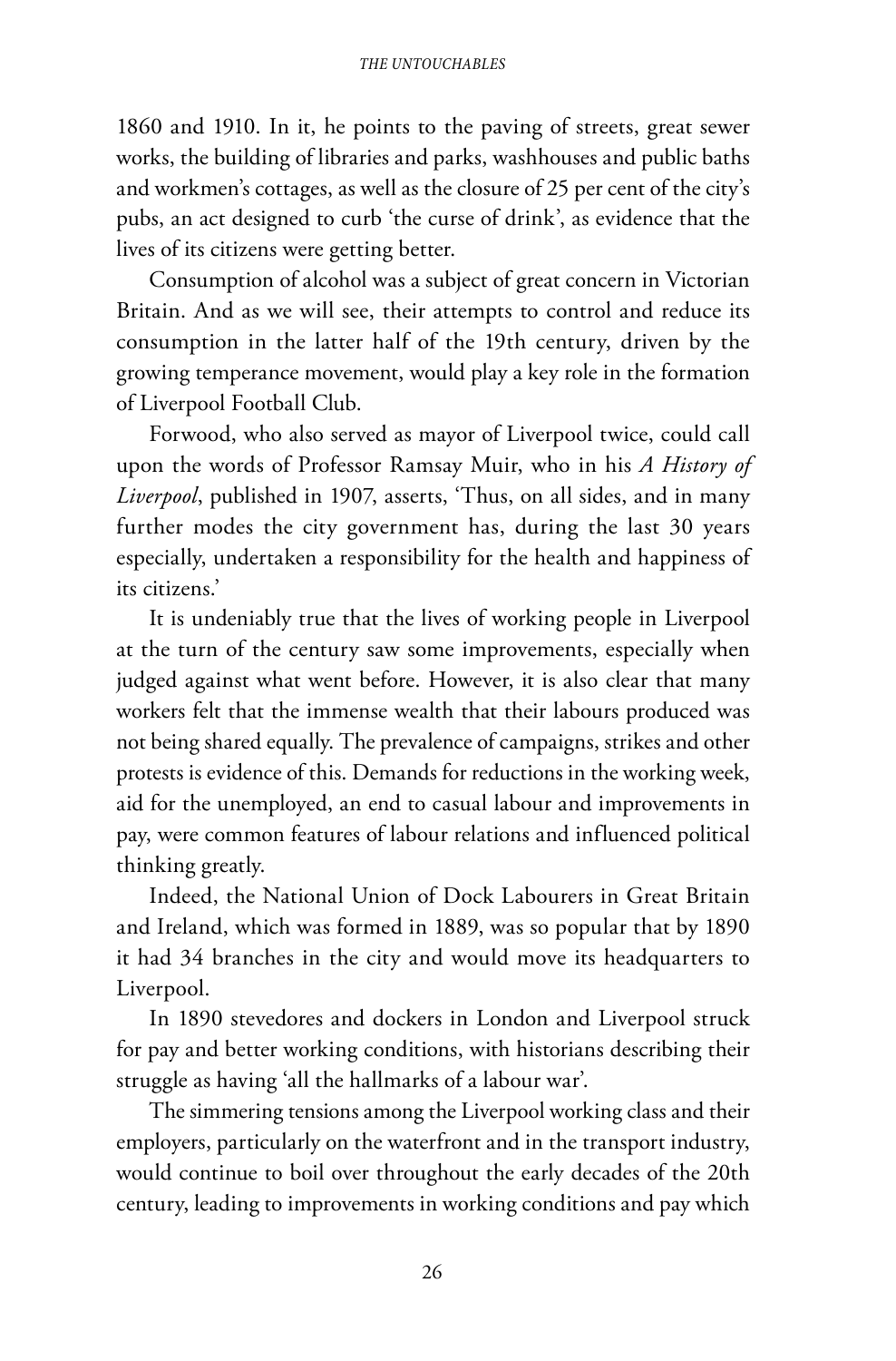would create new opportunities for leisure for working people and for football.

All of this is of interest to us, not least because we know that Walter Wadsworth would find employment as a stevedore in the early part of the 20th century. Had it not been for these movements he may never have found the free time to become a footballer. However, they are also important factors in the evolution and development of the sport on Merseyside.

Up until the late 1880s, football was played by the wealthy and professional classes, mostly for their own amusement. It was centred around public schools like Rugby and Eton. The game was played under varying codes and rules, such as the Sheffield rules or the Cambridge rules. Eventually these codes would settle into the sports we now call rugby and football. But in the early years, teams negotiating matches with rivals would often haggle over which rules they would observe. What seems to have mattered most to these early proponents was getting a game; the rules mattered far less.

Eventually the Football Association would be formed in 1863 and the movement towards a unified set of codes that would lead to the creation of the version of football we love today would be agreed. It is therefore important to understand that the game our heroes fell in love with and played with such distinction was in its infancy at the time of their birth.

Furthermore, the sport had been far from a working-class endeavour during its formative years. The wealthy classes who had come to dominate it in the mid-19th century had resisted professionalisation, fearing that 'working men, uneducated in the art of the game' would get to take part.

However, those issues were largely settled by the time Walter and Tom began playing football at school and were probably unknown to Danny's generation. At the point where all three had seriously taken up the sport, it was becoming an increasingly professional affair, meaning that lads like Walter, Tom and Danny could realistically imagine making a living, albeit a modest one by today's standards.

The football movement in Liverpool, like in other areas, was driven by churches of many denominations, with the local clergy establishing clubs to provide a healthy outlet for people, and to promote exercise, particularly during the winter months. In 1878 a team would be founded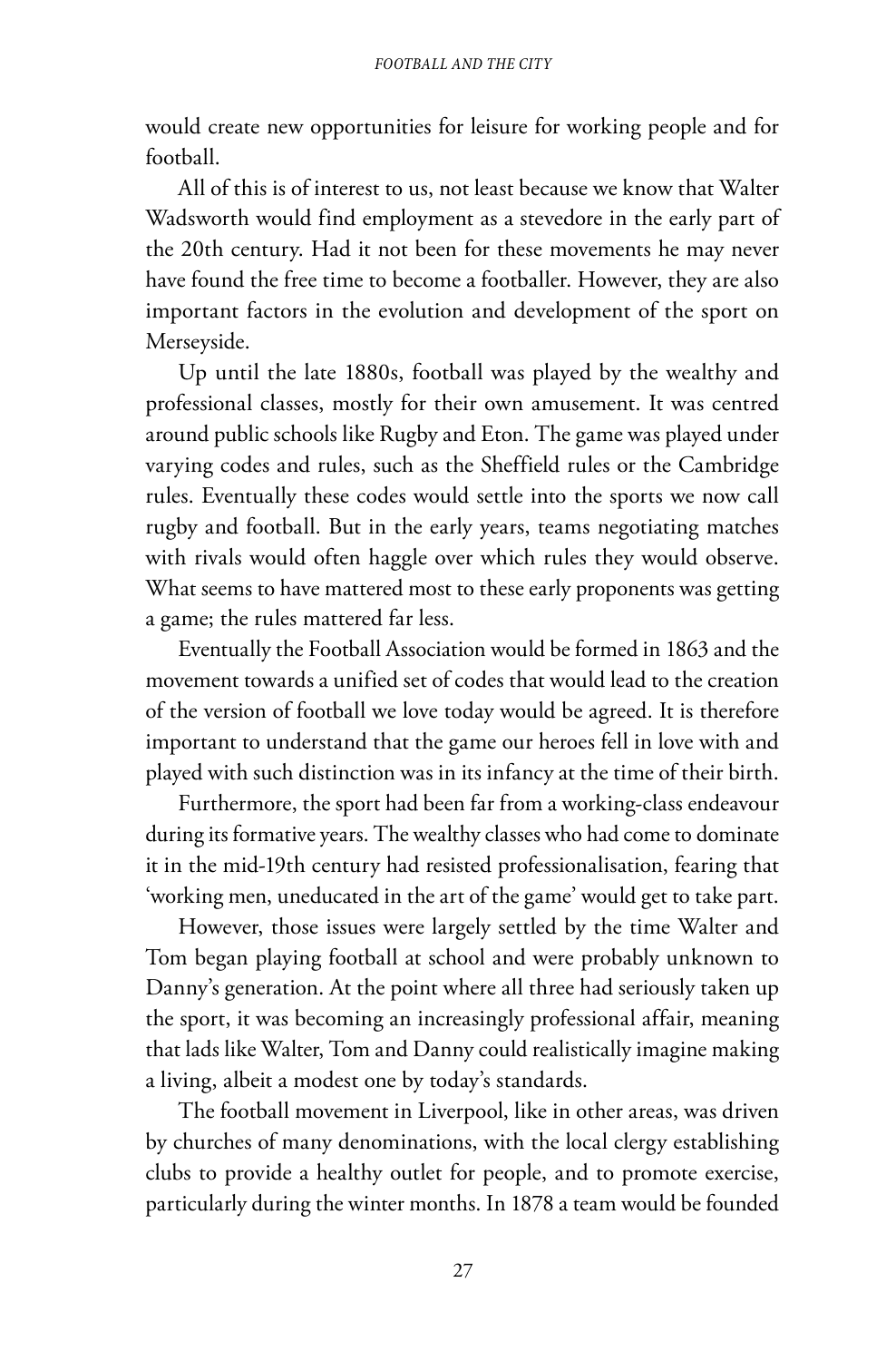by Methodist clergy at a chapel on Breckfield Road North. Initially known as St Domingo FC, it would be renamed Everton Football Club just a year later. They originally played on Stanley Park before later moving to a field off Anfield Road. Around the same time, a team known as Bootle St Johns AFC came into being. They played their fixtures at Hawthorne Road. These two clubs would play the first 'Merseyside derby' more than a decade before Walter, Tom and Danny were born.

In 1888, Everton would become founder members of the Football League and would go on to win the championship of England in 1891. Bootle AFC were less fortunate. Denied entry to the Football League (as only one team from each city was allowed), they would go on to help found the Football Alliance, which eventually became the Second Division of the Football League in 1892 before resigning a year later due to financial difficulties.

By this stage, Everton had fractured in two, ostensibly after a row over the rent paid on the land owned by John Houlding, the thenpresident of the board. This story is widely known among supporters of Liverpool and Everton on Merseyside today, with Reds occasionally singing 'you should have paid the rent' at derby matches. For their part, Blues will point to the fact that Liverpool's founding father was a Tory to mock their counterparts.

However, the origins of the split are more complicated than that, and had their roots in politics, religion and the growing temperance movement as much as business issues. Houlding, who owned a brewery and many public houses in the area, was also elected as Conservative representative for the Everton ward and later became mayor of Liverpool in 1897. He was a member of the Orange Order and a prominent Freemason, belonging to several lodges.

Houlding's rival, and the man who succeeded him as president, George Mahon, was a Liberal politician, and in terms of religious affiliation, a non-conformist Christian who attended a Methodist church in Great Homer Street. While Houlding and his supporters were unionists in relation to Anglo-Irish politics, Mahon was a supporter of the Liberal Party's Home Rule for Ireland campaign.

The issue of temperance was also a divisive one among members of the board, with several men being members of the movement. Some have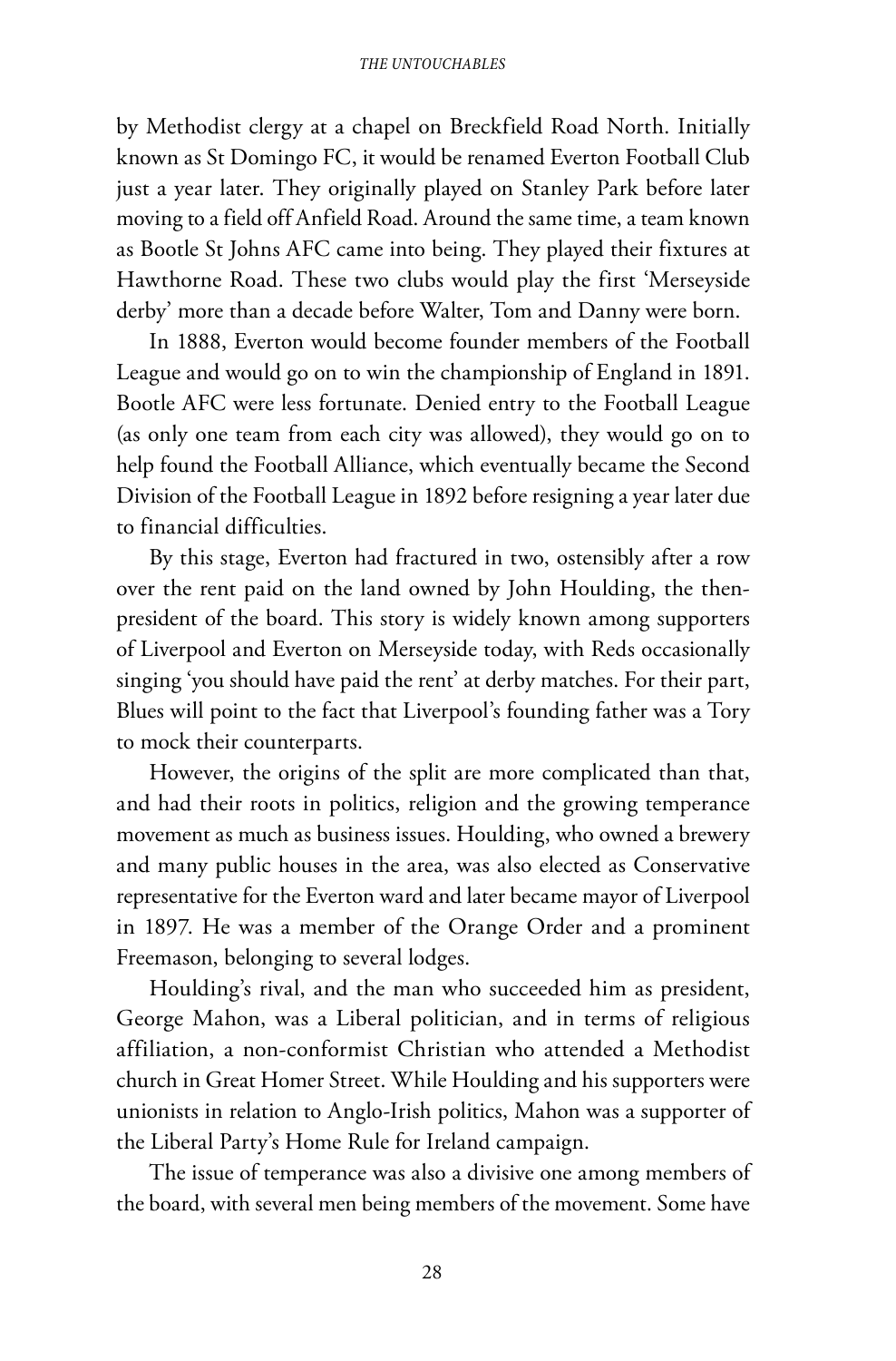even suggested that there were objections to the club's players drinking in Houlding's pub, the Sandon, prior to games. This, it was argued, was responsible for Everton's failed defence of their 1891 title.

It is therefore likely that, rather than simply being an argument over rent, it was a combination of all these factors that contributed to the eventual breakdown and the vote in 1892 to remove Houlding as president, and move the club to an area called Mere Green Field on Goodison Road. Indeed, the dispute over finance feels more like a pretext for the split, rather than the primary cause of it. In any case, this failure by the board to hold itself together would unwittingly set in motion one of the most enduring rivalries in English football.

Houlding had now been left with a football ground but no team. Not to be outdone, together with John McKenna and William Edward Barclay, who had remained by his side after the split, he would go on to establish the city's second great football club. In doing so, he would cement his reputation as a dominant figure in the early development of the game on Merseyside.

Houlding's close alliance with Barclay and McKenna had developed over several years. Barclay was born into a middle-class family in Dublin, in 1857. His father, David, was the governor of the Malone Reformatory, an institution that provided an alternative to prison to young offenders. It was a position that would have ensured the family were comfortably off.

William took full advantage of his good start in life, achieving two university degrees – a Bachelor of Arts and one in Science – and his addresses show that he travelled extensively during his young life, making homes in Belfast, Aberdeen, Lancashire (where he married in 1878) and eventually in Liverpool.

He would marry Emily King, a Yorkshire woman, around the same time that St Domingo FC were being formed and started playing their inaugural games on Stanley Park. By now Barclay was following in his father's footsteps and was employed as the governor of an industrial school in Everton, a position he held until 1898.

His work would see him providing education, board and lodgings to poor and neglected children of the borough. He was now established in the city and clearly a man of some means, a factor that would have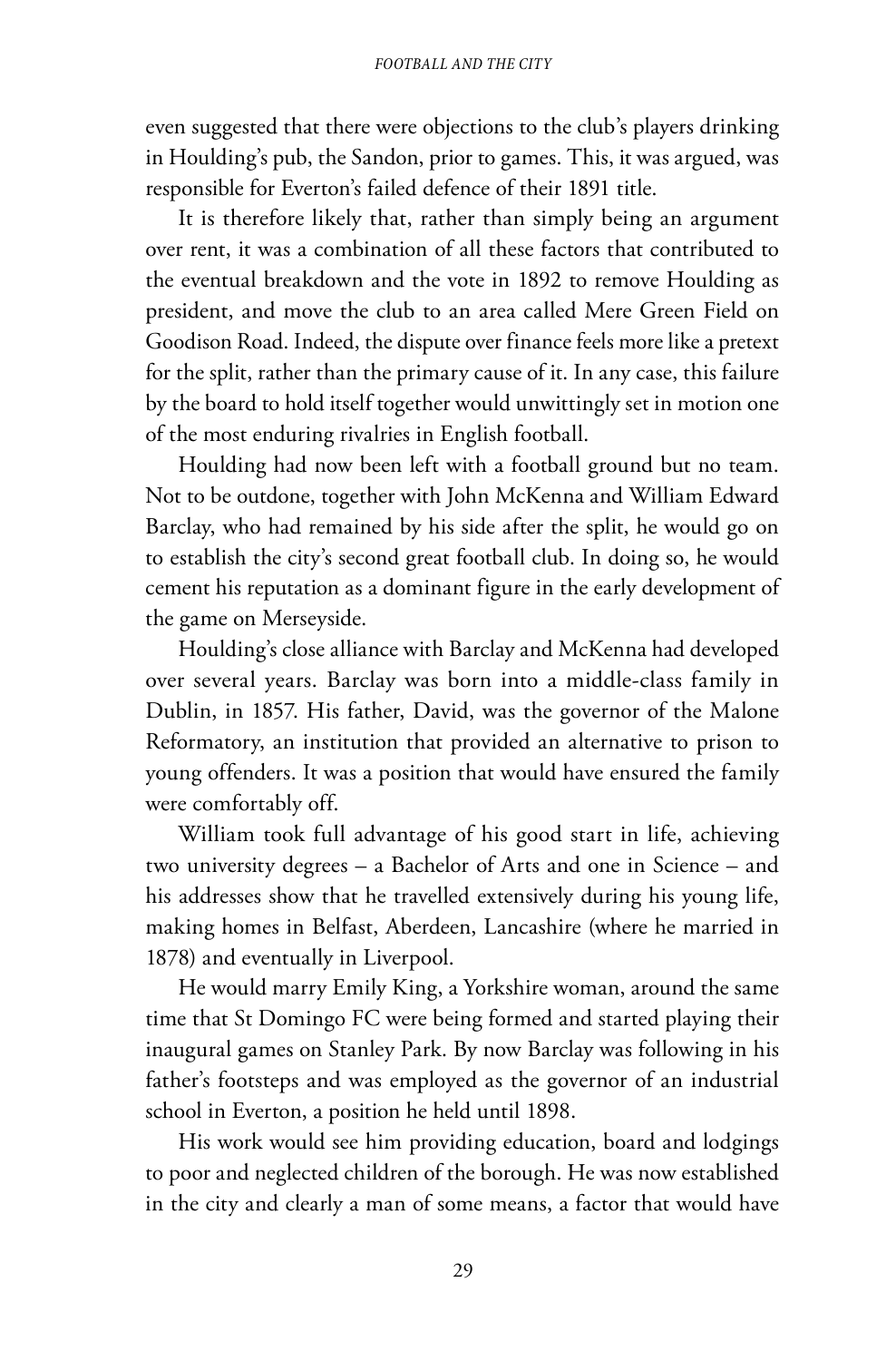placed him in the same circle as other influential men like Houlding and John McKenna.

They are most likely to have connected through their involvement in both the Orange Order and Freemasonry. Houlding and McKenna were members of several Orange lodges including Kirkdale, Anfield and Everton, while both held the rank of Grand Deacon at the West Lancashire Grand Lodge. Furthermore, all three men were active Freemasons, and members of the following lodges: Anfield, Sir Walter Raleigh, Everton, Lathom, Hamer, Lodge of Sincerity and Cecil Lodge.

The influence of Ireland and Irish culture and politics on the character of the city of Liverpool is well known, and it is not surprising that this would have stretched to the development of the city's football clubs too. Upwards of 200,000 Irish families lived in the crammed streets on the city's Scotland Road area. The thoroughfare had previously been a stagecoach route taking passengers from Lancashire to Scotland but was now home to descendants of the great famine in the mid-19th century.

This concentration of people, who came from both unionist and republican traditions, in such cramped conditions created a volatile atmosphere and contributed greatly to the area's culture, influencing the accent of Liverpool's people, and no doubt helped create the city's radical spirit. However, the tensions between those communities led to sporadic outbreaks of sectarian violence and played a role in republican campaigns on the British mainland.

This is evidenced by the Liverpool Town Hall bombing in 1903, and a further attempted bombing of the customs house, which was foiled. The perpetrators had used a pipe bomb and made an unsuccessful attempt to escape by leaping into a canal boat filled with manure. They were eventually tried and sentenced to 14 years in a penal colony.

Events like these led to serious discussions in Whitehall and consideration was given to dispatching troops to the city. Local politicians referred to these issues as 'The Fenian Troubles', which was a reference to the Irish Republican Brotherhood, whose Fenian leader Jeremiah O'Donovan Rossa had been found to have shipped explosive devices described by the authorities as 'infernal machines' to Liverpool from his base in New York. They had been disguised and hidden in cement barrels.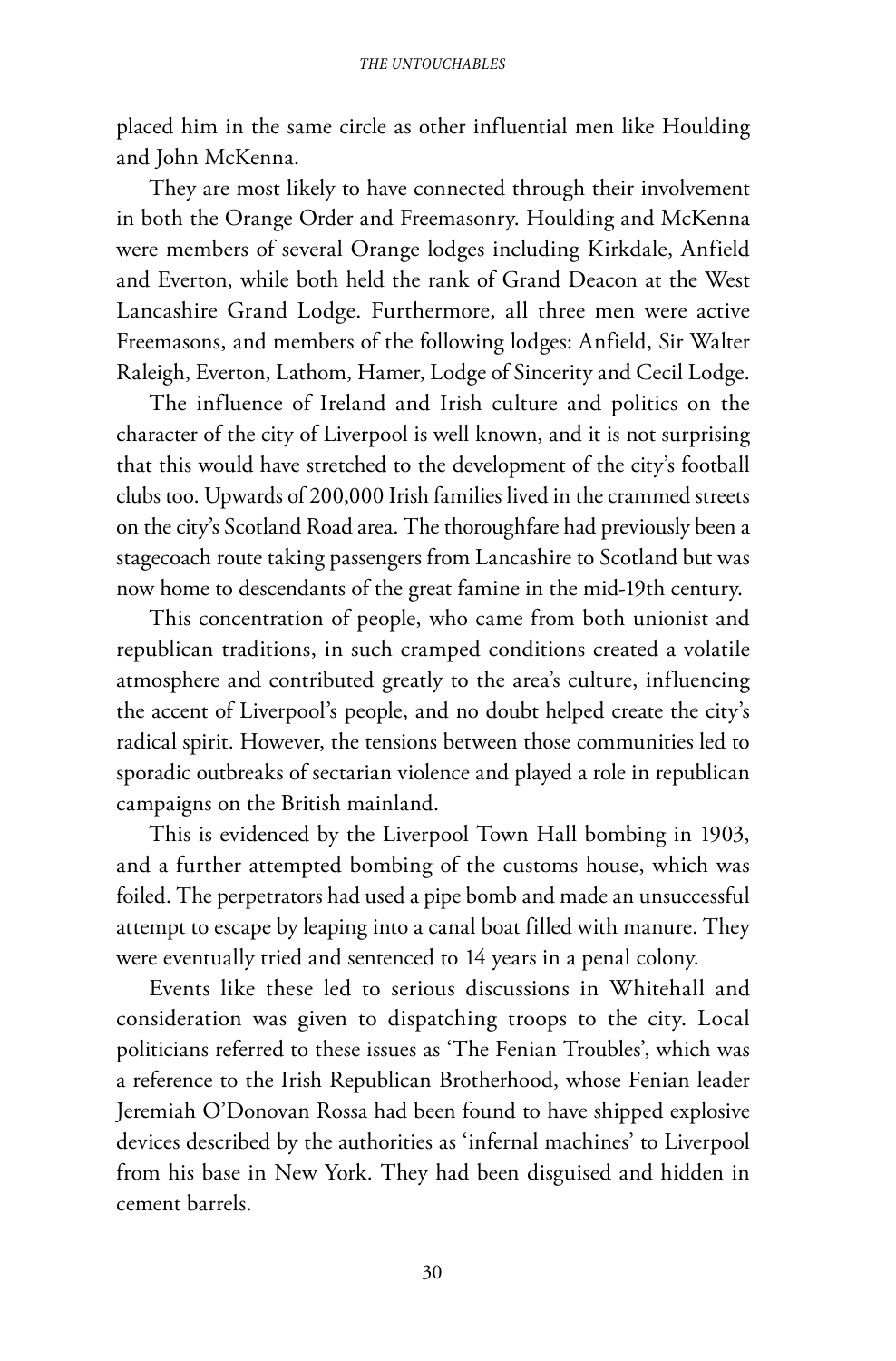The sense of fear and paranoia created among the city's local government and law enforcement led to an amusing incident later described in the memoirs of the lord mayor of the time. He had been sitting drinking tea in the mayor's parlour at the Town Hall when he became aware of a commotion outside. What appeared to be an angry protest was taking place. Suddenly, the window smashed and 'a large, black, ugly looking object fell on the floor opposite'.

A cry went up from a nearby porter, 'A bomb!' and much panic ensued. However, the offending item would comically turn out to be a pensioner's cork leg. Apparently the protest had been of a more mundane nature. The old gentleman responsible had thrown his false leg at the mayor's window in protest at the number of potholes in the city's pavements.

Nonetheless, it was Liverpool's proximity to Ireland, and the cultural impact of immigration from the nation that placed the likes of Barclay and McKenna in the orbit of Houlding. Their association would lead to Barclay becoming the first secretary of Everton Football Club during the inaugural 1888/89 Football League season. And the men played significant roles in the fortunes of both clubs.

McKenna, born in County Monaghan in 1855, is believed to have travelled to Liverpool as a youth to work in a grocery shop run by his uncle, John McArdle, at 53 Stanley Road, Kirkdale. Like Barclay, and after meeting Houlding, he would soon be invited to Anfield to watch an Everton game.

McKenna found work as a vaccination officer at the West Derby Poor Law Union and was also an enthusiastic rugby player. He had helped form a regimental rugby club before joining the West Lancashire County Rugby Football Union as a professional. No doubt this experience had caught the eye of Houlding who may well have thought McKenna's administrative skills would serve Everton well, and he would soon become a fixture on the board where he assisted with the expansion of the club.

As a result, attendances had risen to 8,000 and the team that then played in salmon pink shirts with blue shorts and socks would clinch the First Division championship in 1891. Following the split in 1892 Houlding would ask McKenna and Barclay to become joint secretaries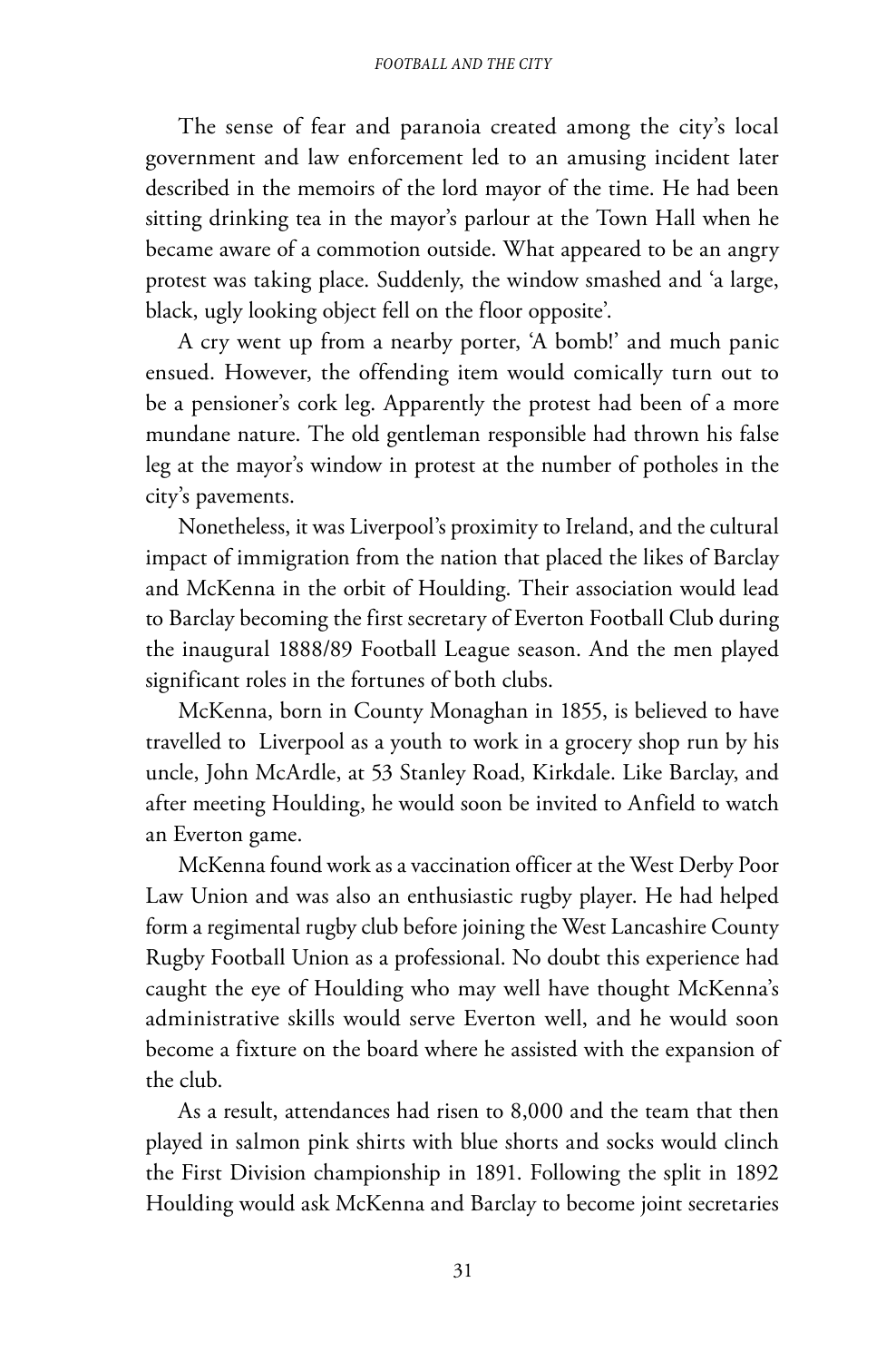of his newly formed club. It is said that Barclay took on the role of secretary-manager, while McKenna focused on team affairs and on-pitch matters. However, it was John who telegraphed the Football League, asking them to admit the club to the Football League; the request was promptly turned down.

Claims that the board of the newly formed club blundered in not simultaneously applying to join the Second Division, an error often laid at the door of John McKenna, may be wide of the mark. A letter written by Barclay to *Field Sport* in June 1892, and describing himself as honorary secretary of the Liverpool Association Football Club, tells a different story, and seems to have also been Barclay's way of announcing the club to the football world: 'We have joined the Lancashire League, and have thus provided a very interesting series of fixtures for our first team. We regret that we could not see our way to make application to enter the Second Division of the league, as we felt, after very careful deliberation, that the gates would be no better than the gates drawn with Lancashire clubs, while the traveling expenses would have been very high.'

Whether this was merely a party line, masking an error on the part of McKenna, we will never know. However, it is clear from the following passage that the newly formed board of Liverpool AFC meant business, and had lofty aspirations for the future: 'We hope to meet some of the league clubs during the season, and already engagements have been made with some of the leading Scottish clubs for odd dates. Cup ties – English, Lancashire and Liverpool – will fill vacant spots, and altogether I think the "bill of fare" at Anfield will not disgrace the past.'

Working alongside McKenna, who is credited as having recruited the 'Team of Macs' – players drafted from Scottish football to make up Liverpool's first team – Barclay as honorary secretary would have certainly approved the signings of these men. In his letter to *Field Sport*, he boasts, 'As to players, the following have signed: Andrew Hannah, Renton, back; Sydney Ross, goal, Scottish League vs. Scottish Alliance; half-backs James Kelso, John Cameron and James McBride (Renton), and F. Rogers (Liverpool); forwards, Jock Smith (Sunderland), Thomas Wyllie (Everton), John Miller (Dumbarton), Andrew Kelvin (Kilmarnock), and one or two men of less repute. In addition, we shall have at least four of the best players in Scotland, with whom we are now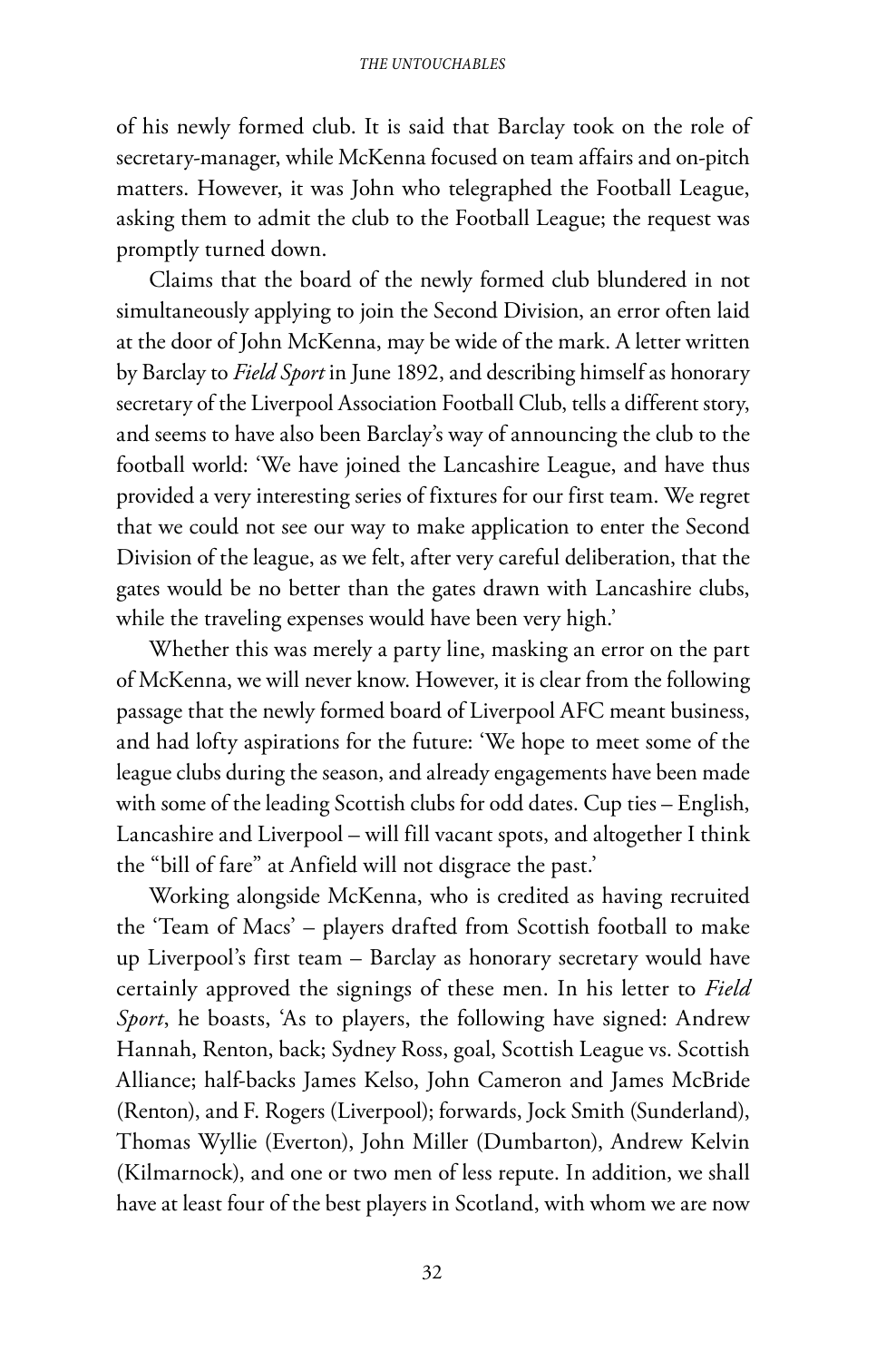negotiating. Our supporters may rely on it that we shall take the field with men who can and will play football and good exhibitions of the dribbling code will be seen at Anfield.'

Scotland was regarded as the epicentre of association football, and its players were highly sought after and the subject of many scouting missions from English clubs. As we will learn, the practices employed to entice them south of the border were sometimes of dubious legality and often comical. Liverpool's hierarchy would have doubtless been confident of attracting crowds to see their new stars, a fact backed up by this passage from Barclay's letter: 'Subscribers' tickets will be ready in a few days at 7s, 6d, 15s and 21s, according to accommodation, and the prospects are very bright, and I anticipate a very satisfactory season on the old ground. Although we are the Liverpool club, all the old playing members of the old Everton, to whom Evertonians are much indebted for promoting the game in our midst, have been elected honorary life members. The plans for the dressing rooms and gymnasium are now under consideration, and visiting teams will be spared the trouble of dressing away from the ground, while our own players will not only have a clubroom, but admirable dining rooms and training quarters at the ground.

'In your next issue but one I hope to be in a position to give our friends a full list of our players for next season. The charge for admission to first-team matches will be 4d, and to second-team matches 3d, and only in very exceptional cases, when large guarantees are required, will 6d be charged. The ground is in better order now than it has ever been before at this season of the year, and is improving daily. We do not propose to lay the track this year, as it is too late, but a start will be made early next year.'

Clearly, Barclay and co. were ambitious men, and had every intention of matching their neighbours across the park. Their overture of honorary membership to the 'old playing members of the old Everton' seems to suggest that regardless of the acrimony of the split, good relations will have existed between at least some members of both clubs.

Despite this, it seems there was sufficient bad blood between them to ensure that the first encounter between the sides on the football field would be a feisty affair. The game took place at the end of the 1892 season, with both teams reaching the final of the Liverpool Senior Cup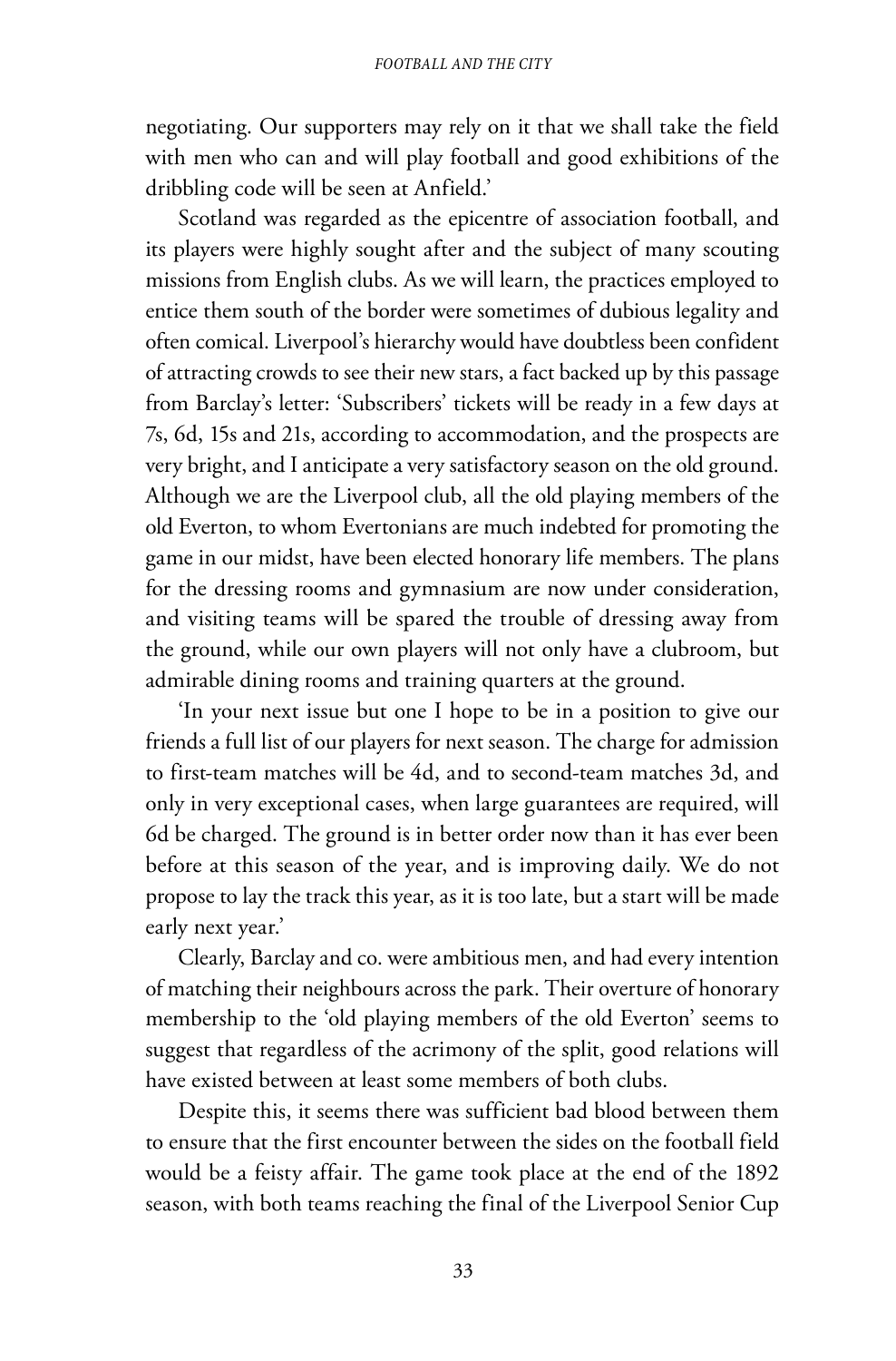at Bootle's Hawthorne Road. The game was so eagerly anticipated and so much interest was generated that it soon became clear that the turnstiles could not cope with the volume of supporters trying to get in. Conditions and queuing outside the stadium were described as 'interminable'.

The result of the game, which Liverpool won, was as fiercely contested as the fixture itself. It was claimed that a Liverpool player had handled the ball and the subsequent protest by the Everton board would delay the presentation of the trophy to the Anfield club.

Under the stewardship of McKenna and Barclay, Liverpool graduated as champions from the Lancashire League and gained promotion to the Second Division after a victorious 'test match' against a certain team called Newton Heath, who would later become Manchester United.

After Liverpool won the 1895/96 Second Division title, McKenna stepped back into the boardroom, but not before he switched the team from playing in blue and white to red shirts and black shorts. From that moment, Liverpool would be variously referred to as the 'Reds' or the 'Anfielders'.

Utilising his role behind the scenes, McKenna made one of the club's most astute and influential acquisitions – the signing of Tom Watson as first-team manager. Watson was a serial winner at Sunderland and would lead Liverpool to their first two top-tier titles in 1901 and 1906. Walter and Tom would certainly have been old enough to be aware of their city's team becoming champions of England for the first time. Danny Shone may well have rejoiced in Liverpool's second championship. However, the next time all three would experience such joy, they would be lifting the trophy themselves.

There has been much debate as to whether Barclay or McKenna was the first 'manager of Liverpool Football Club', but what seems clear is that the term 'manager' did not really apply in the latter part of the 19th century, at least not in the way we think of it.

Liverpool, like most clubs, were 'managed' by a secretary who took care of the administration side of the game, recruited players and selected the team on matchdays. It is often argued that Barclay shared the role of secretary with McKenna.

However, documents published in 1892 show that Barclay was the club's honorary secretary while McKenna is referenced as being on